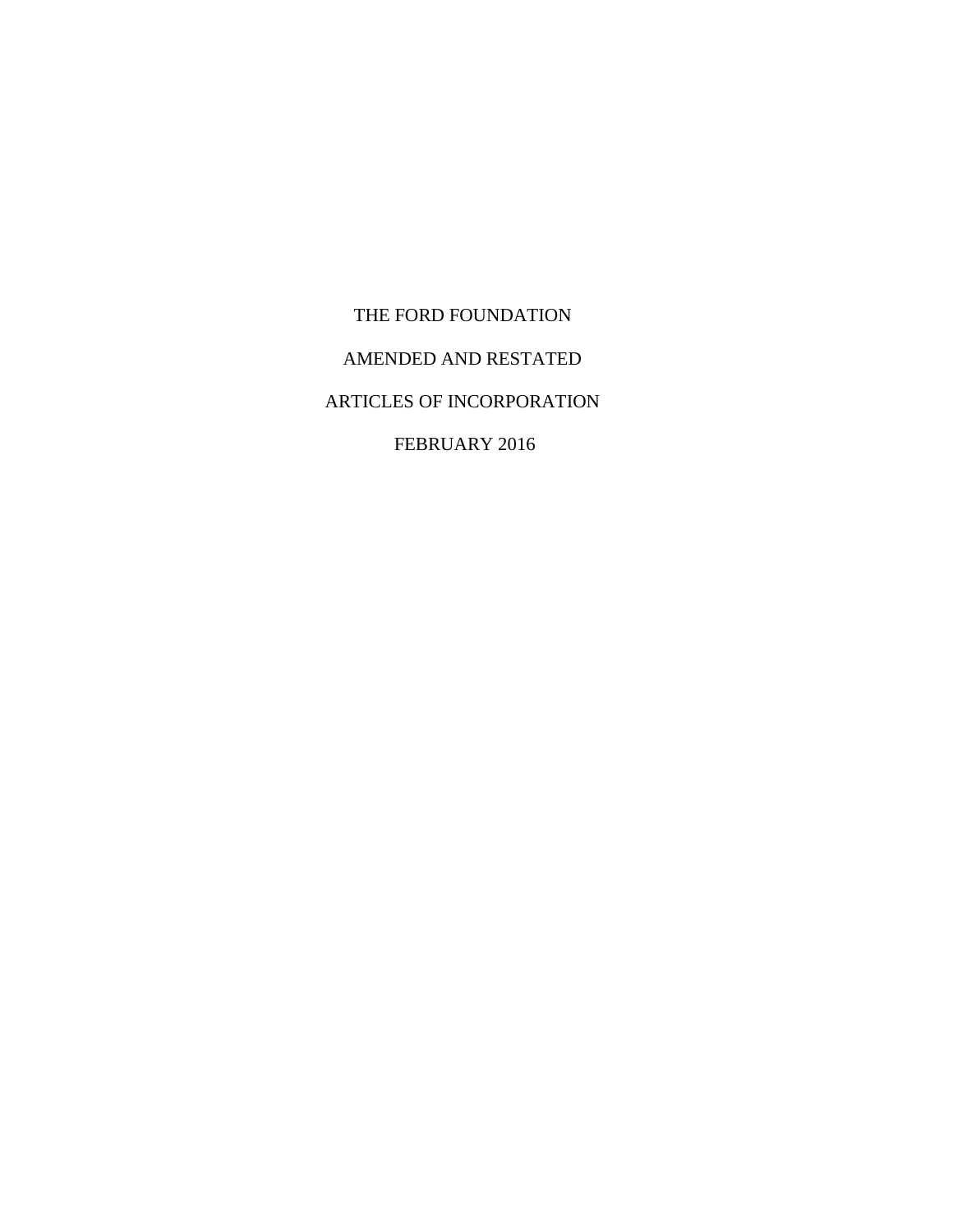#### THE FORD FOUNDATION

#### AMENDED AND RESTATED

### ARTICLES OF INCORPORATION

### ARTICLE I

The name of the corporation is THE FORD FOUNDATION.

## ARTICLE II

The purpose or purposes for which the corporation is organized are:

A. To receive and administer funds for scientific, educational, and charitable purposes, all for the public welfare, and for no other purposes, and to that end to take and hold, by bequest, devise, gift, purchase, or lease, either absolutely or in trust for such objects and purposes or any of them, any property, real, personal, or mixed, without limitation as to amount or value, except such limitations, if any, as may be imposed by law; to sell, convey, and dispose of any such property and to invest and re-invest the principal and income thereof in such property, real, personal or mixed, including, without limitation, securities (which term for the purposes of this Article II, includes, without limitation, any shares of stock, bonds, debentures, notes, mortgages and other obligations or evidences of ownership of every kind and nature, any certificates, receipts or other instruments representing participations or undivided interests therein or with respect thereto, rights to receive, purchase or subscribe for the same, and any other rights or interests therein or in any property or assets), in, of, issued or created by, any person, firm, partnership, association, corporation, joint venture, government or subdivision, agency or instrumentality thereof, or any other legal entity of any kind and nature, domestic or foreign, and to deal with and expend the principal and income of this corporation for any of the before mentioned objects and purposes, without limitation, except such limitations, if any, as may be contained in the instrument under which such property is received; to receive any property, real, personal, or mixed, in trust, under the terms of any will, deed of trust, or other trust instrument for the foregoing purposes or any of them (but for no other purposes), and in administering the same to carry out the directions and exercise the powers contained in the trust instrument under which the property is received, including the expenditure of the principal, as well as the income, for one or more of such purposes, if authorized or directed in the trust instrument under which it is received; to receive, take title to, hold, and use the proceeds and income of securities, but only for the foregoing purposes, or some of them; and, in general, to exercise any, all and every power for which a nonprofit corporation known as a Foundation, organized under the provisions of the Michigan Nonprofit Corporation Act, as from time to time amended, for scientific, educational, and charitable purposes, all for the public welfare, can be authorized to exercise, but not any other power. No substantial part of the activities of this corporation shall be carrying on propaganda, or otherwise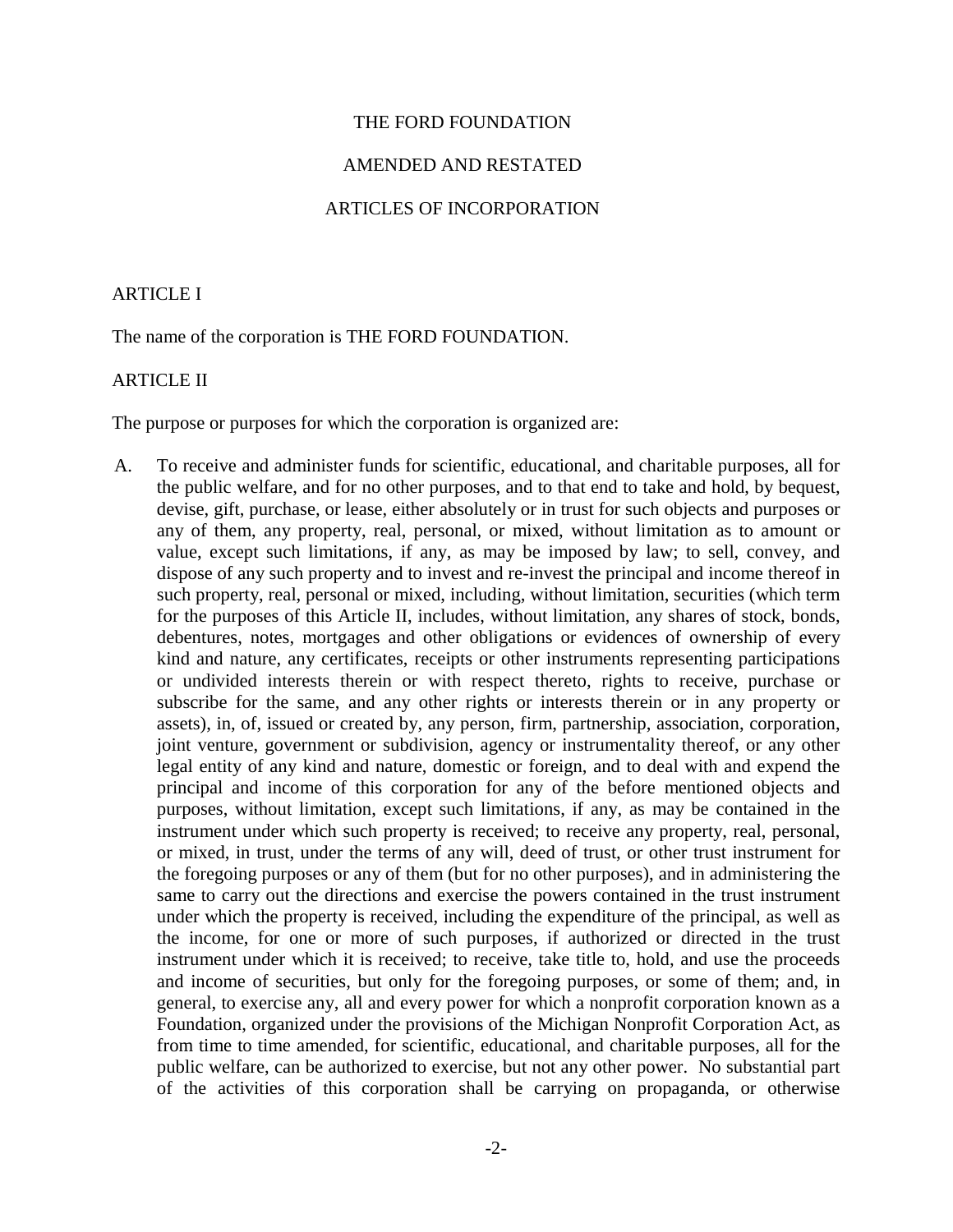attempting to influence legislation, and this corporation shall not participate in, or intervene in (including the publishing or distributing of statements), any political campaign on behalf of any candidate for public office.

B. (l) The corporation shall distribute its income for each taxable year at such time and in such manner as not to subject it to tax on undistributed income under Section 4942 of the Code.

(2) The corporation shall not engage in any act of self dealing, as defined in, and which would subject it to tax under, Section 4941 of the Code.

(3) The corporation shall not retain any excess business holdings, as defined in, and which would subject it to tax under, Section 4943 of the Code.

(4) The corporation shall not invest any amount in such a manner as to jeopardize the carrying out of any of its tax exempt purposes, as defined in, and which would subject it to tax under, Section 4944 of the Code.

(5) The corporation shall not make any taxable expenditures, as defined in, and which would subject it to tax under, Section 4945 of the Code.

All references in this Article to the "Code" are to the Internal Revenue Code of 1986, as amended, and all references to specific sections of the Code include the corresponding provisions of any subsequent federal tax laws.

# ARTICLE III

The corporation is organized on a non-stock basis. The corporation is to be financed under the following general plan: By contributions to it of funds and property absolutely or in trust for its purposes as herein stated and for no other purpose. This corporation is organized on a directorship (trusteeship) basis.

## ARTICLE IV

The address of the registered office is 229 Brookwood Drive, Suite 14, South Lyon, MI 48178. Cogency Global Inc. is the current registered agent.

## ARTICLE V

This being a benevolent corporation, its term is unlimited and in perpetuity.